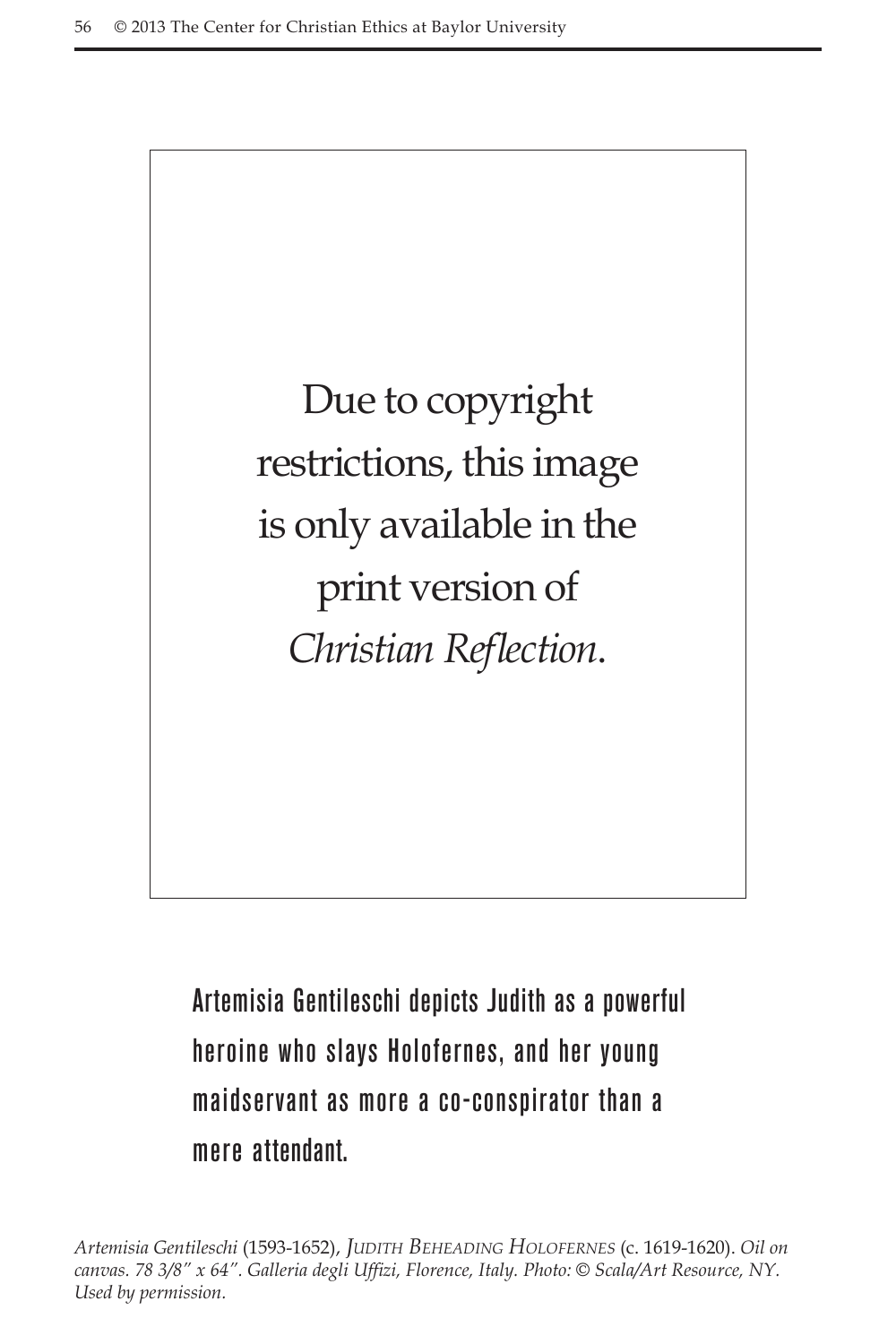## Judith's Co-conspirator

By Heidi J. Hornik

The character of Judith is among the strongest heroines in the biblical tradition. Jewish interpreters see her as a great protector of her people during the period after the Exile; in the Christian tradition she represents various virtues, such as chastity in opposition to lust. Her story is told in the book of Judith, which was probably written in Hebrew (although the earliest known manuscripts are in Greek in the Septuagint) near the end of the second century  $B.C.$  in the aftermath of the Maccabean revolt. The text is considered canonical in the Roman Catholic and Eastern Orthodox churches; it is in the Apocrypha of Protestant bibles.

According to the story, Holofernes commands a vast Assyrian army laying siege to Bethulia, a Judean town. When the community leaders decide to surrender to him, Judith upbraids them for their lack of faith in God and hatches a daring plan to kill the general.

After praying for her people's deliverance,

[Judith] combed her hair, put on a tiara, and dressed herself in the festive attire that she used to wear while her husband Manasseh was living. She put sandals on her feet, and put on her anklets, bracelets, rings, earrings, and all other jewelry. Thus she made herself very beautiful, to entice the eyes of all the men who might see her. She gave her maid a skin of wine and a flask of oil, and filled a bag with roasted grain, dried fig cakes, and fine bread; then she wrapped up all her dishes and gave them to her to carry. (*Judith* 10:3-5)

Judith and her maid walk toward the enemy's camp. When they are captured by an Assyrian patrol, Judith captivates the guards and convinces them that she can tell Holofernes how to conquer the hill country without losing one of his men (10:13).

For three days the general enjoys Judith's company. His lust for her grows until, on the fourth day, he plans a banquet for his personal attendants only. When Holofernes urges Judith to "Have a drink and be merry with us!" she gladly accepts because "today is the greatest day of my whole life!" (12:17). The general drinks more than he has ever drunk. That night Judith seizes her opportunity when she is left alone in the tent with Holofernes, who is now unconscious and "stretched out on his bed, for he was dead drunk" (13:2).

Judith prays in her heart, "O Lord God of all might, look in this hour on the work of my hands for the exaltation of Jerusalem. Now indeed is the time to help your heritage and to carry out my design to destroy the enemies who have risen up against us" (13:4b-5). Taking down a sword that is hanging